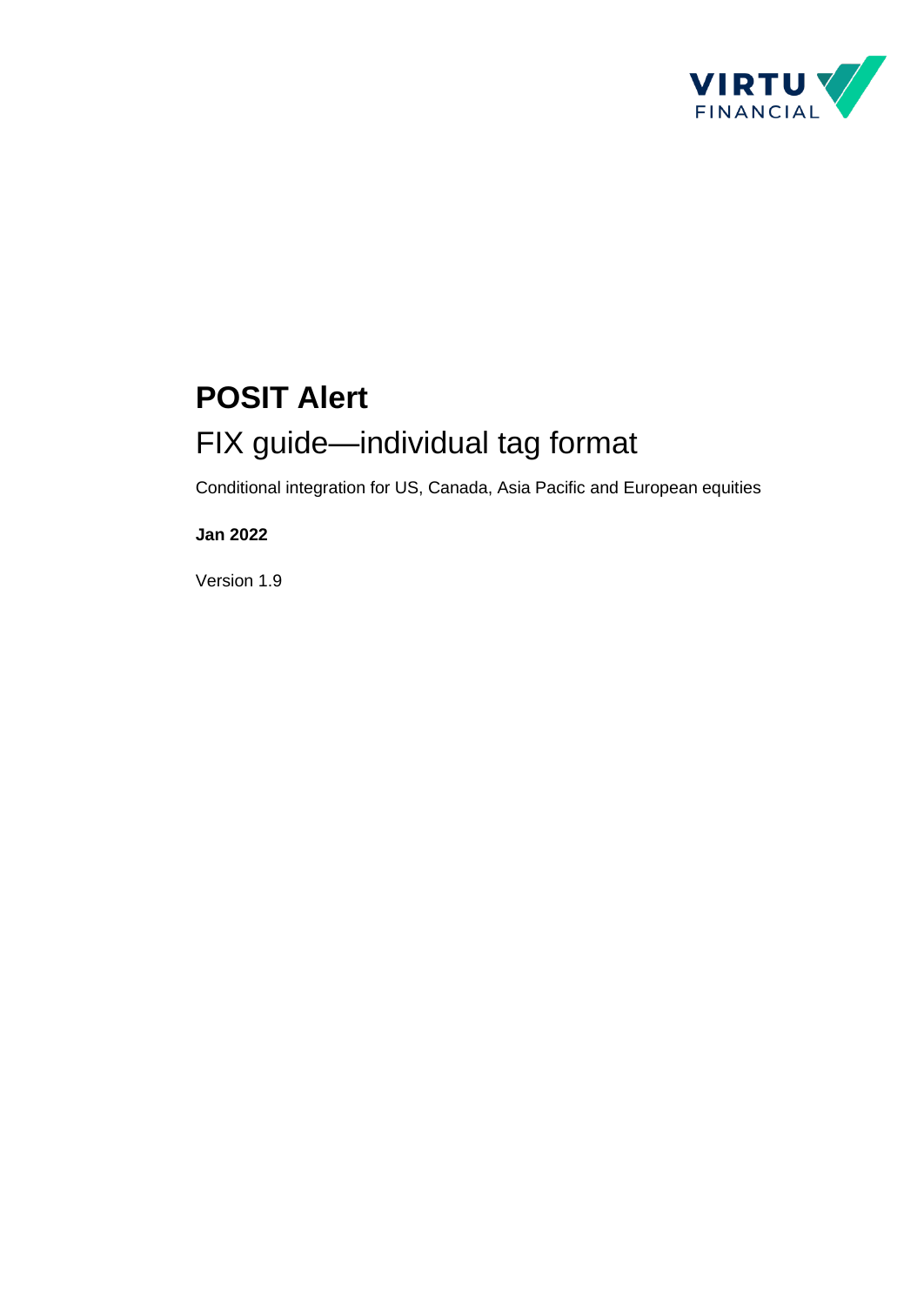

### **Table of Contents**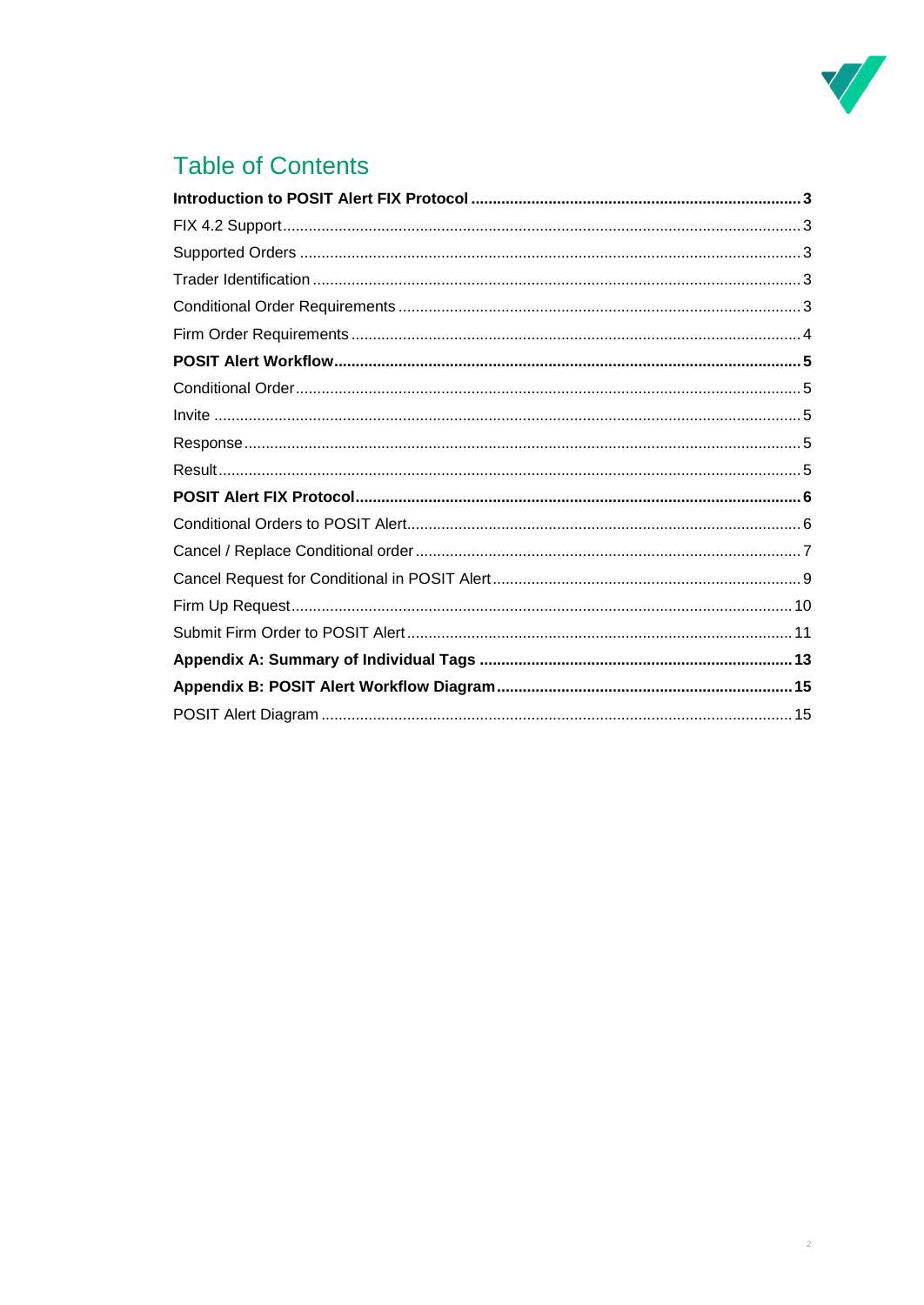

### <span id="page-2-0"></span>Introduction to POSIT Alert FIX protocol

This document describes the FIX 4.2 implementation used to access POSIT Alert® trading system via conditional orders as indications, including:

- General FIX specification required for each transmission
- User-defined FIX tags

### <span id="page-2-1"></span>FIX 4.2 support

POSIT Alert is FIX 4.2 compliant. Alert systems use the standard FIX 4.2 protocol published by the FIX Protocol Ltd. To download and view the FIX 4.2 specifications, visit [www.fixprotocol.org.](http://www.fixprotocol.org/) Reviewing the FIX 4.2 specifications will help you understand the FIX message format and tags supporting New Orders (35=D), Cancel Requests (35=F), Cancel/Replace (35=G), Rejects (35=3), and Execution Reports (35=8).

### <span id="page-2-2"></span>Supported orders

This FIX specification supports US, Canadian, APAC and European equities. For the universe of countries supported for Europe, you can refer to the latest POSIT MTF Market parameters at <https://www.virtu.com/regulatory-disclosures/>

POSIT Alert accepts buy, sell, and sell short conditional and firm orders. Short sell exempts are also accepted for US equities.

<span id="page-2-3"></span>POSIT Alert accepts market, limit and mid-price peg orders. POSIT Alert also accepts market peg (buy@offer, sell @bid) for US and APAC (except Australia and New Zealand) stocks.

### Trader identification

If the FIX session includes multiple traders, a client/trader identifier must be included in every FIX message sent to POSIT Alert. The firm order and the conditional order it is associated with must have the same client/trader identifier. Trader may be identified by SenderSubID(50), OnBehalfOfCompID(115) or OnBehalfOfSubID(116).

If there will be only one client/trader on the FIX session, then this is optional.

Clients can also differentiate flow with the use of these tags—for instance, to have different thresholds for matching. This would need to be coordinated with the Alert team.

### <span id="page-2-4"></span>Conditional order requirements

The FIX new order type message (35=D) with POSIT Alert Msg Flag (8002=0) is used to send a new conditional order. The OrderQty tag (Tag 38) will contain the number of shares that are available to trade.

As the quantity and/or price changes throughout the day, the client should send an order cancel/replace message (35=G) to indicate the new quantity or price.

To cancel, use the cancel request message (35=F). If changing the parameters of the conditional or firm order, do not send cancel request (35=F) followed by new single order (35=D). Send a cancel/replace request (35=G) with the new order quantity, new price, etc.

Only a limited number of fields on the conditional orders may be changed using the order cancel/replace (35=G) message:

• OrderType (40): Use only when changing to or from market, limit or pegged order.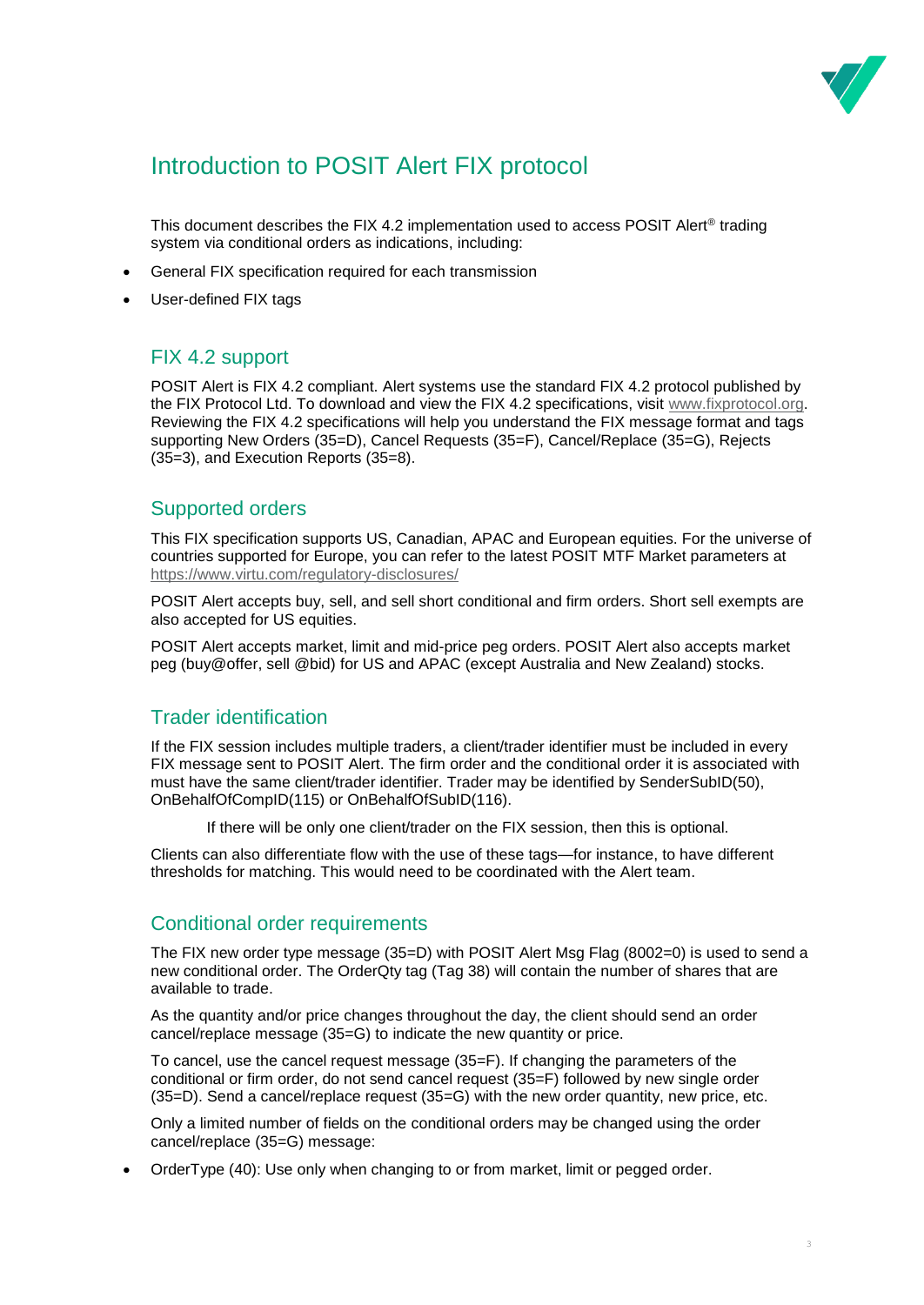

4

- Price (44): Increase and decrease the value.
- $\circ$  Price should be sent on the conditional order only if the trader intends to send the firm order with a limit price.
- $\circ$  Price should not be on the conditional order if the trader intends to send the firm order at market.
- Execution instruction (18): Add or remove the tag  $18=$ P or tag  $18 = R$  or  $18=$ M.
- OrderQty (38): Increase and decrease the quantity.
- MinQty (110): Increase and decrease the minimum quantity to fill. Do not include the tag if there is no minimum.

**Note:** All other FIX fields must be retransmitted as sent on the previous conditional order. POSIT Alert rejects the update if a mandatory tag is not sent.

### <span id="page-3-0"></span>Firm order requirements

Firm orders must have parameters that match with their corresponding conditional orders. However, OrderQty (38) and Price (44) on the firm order may not always match the conditional order; this is only reasonable due to race conditions.

OrderQty (38) on the firm order should match the OrderQty (38) on the conditional order as closely as possible.

**Note:** All other FIX fields must be retransmitted as sent on the last corresponding conditional order. POSIT Alert will reject the firm order if a mandatory tag is not sent or if it does not match the tag on the conditional.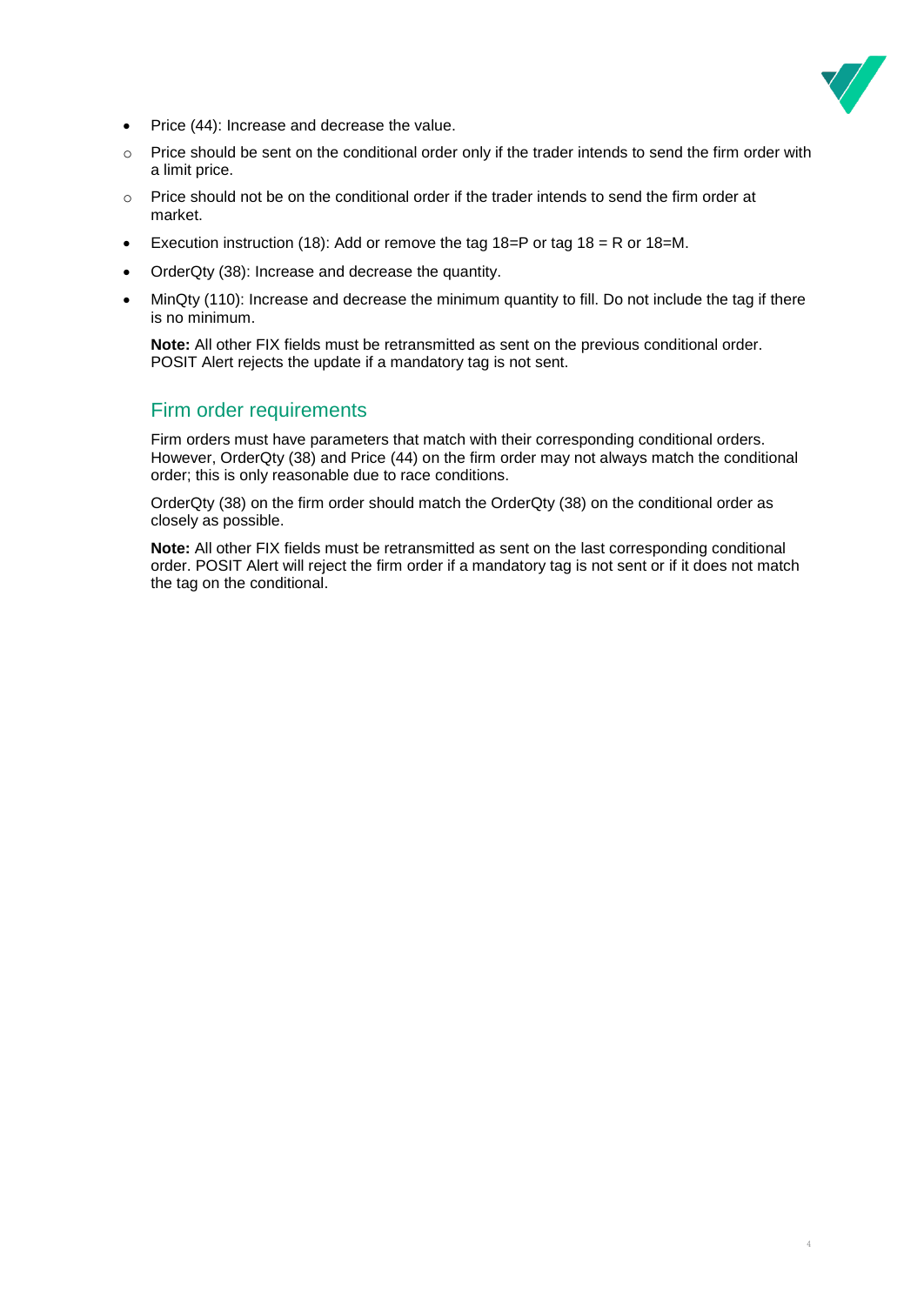

### <span id="page-4-0"></span>POSIT Alert workflow

The POSIT Alert two-step process consists of conditional order matching (uncommitted orders) and firm order crossing (committed orders). Refer to Appendix B to view a POSIT Alert diagram.

### <span id="page-4-1"></span>Conditional order

• Conditional orders to POSIT Alert represent uncommitted quantity and order parameters that the participant is willing to trade. Conditional orders may be used to represent an order in the POSIT Alert system while that same conditional order is resting in other venues simultaneously. POSIT Alert will use conditional orders only to match participants together and it will only execute crossed with firm orders.

#### <span id="page-4-2"></span>**Invite**

- When Posit Alert finds a contra who has signaled an interest in trading, a request is sent inviting the client to firm up. The invitation will always be for the full conditional order quantity sent to POSIT Alert so that no size information about the contra party will be disclosed.
- The firm-up request comes in the form of an unsolicited cancel of the conditional order with tag 8005=5. The client is expected to send a firm-up order on receipt of the invitation.
- The conditional size must meet certain quantity thresholds to be eligible for an invite. The table below lists the default thresholds for human participants (those who submit conditional orders via the Alert front end) to receive an invitation to trade. All of these thresholds can be customized based on client preference for interacting with electronic flows.

| US equities       | Lower of 10,000 shares, \$200,000 or 2% ADV            |
|-------------------|--------------------------------------------------------|
| European equities | Max of 1 LIS or £100,000                               |
| Canadian equities | 5,000 shares if ADV <1mm and 10,000 shares if ADV >1mm |
| APAC equities     | Lower of \$300,000 or 5% ADV. Must be above 0.5% ADV.  |

• Electronic participants can specify a different quantity threshold on the conditional order with the MinQty field (tag 110). If this field is not present, the default thresholds will be used.

### <span id="page-4-3"></span>Response

- The participant responds to the invitation by sending a firm order to POSIT Alert.
- The participant should never send a firm order to the POSIT Alert destination if there is no outstanding invitation. POSIT Alert will reject any firm orders that are not in response to a live invitation.

### <span id="page-4-4"></span>**Result**

- By the end of the POSIT Alert window or earlier, the participant will receive an execution report with a fill, partial fill or "done for day" order status. Any unfilled quantity will be canceled back to the user. Orders may not cross (and get done for day) due to constraints placed on the firm order(s) such as limit price and/or min quantity.
- The participant should send a new conditional order after the cross to represent the remaining quantity to the Alert system.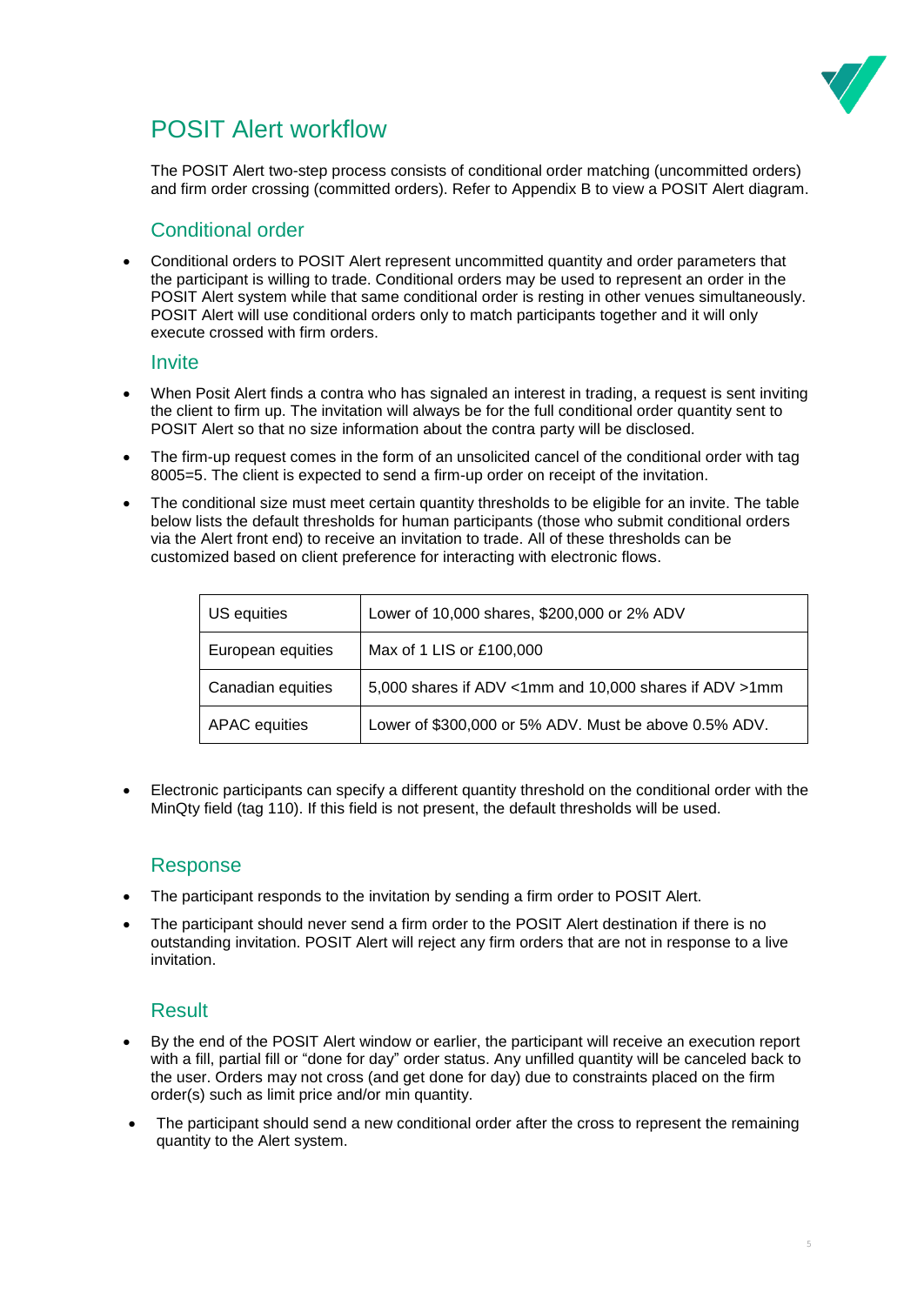

### <span id="page-5-0"></span>POSIT Alert FIX protocol

### <span id="page-5-1"></span>Conditional orders to POSIT Alert

#### **POSIT Alert inbound message**

Participant sends conditional order to POSIT Alert.

- Conditional orders represent uncommitted order quantity that a participant is willing to trade in POSIT Alert if there is a natural contra party
- All conditionals in the POSIT Alert system expire at the end of the primary market trading hours.

| <b>Field Name</b> | <b>FIX</b><br>Tag | <b>Mandatory</b> | <b>Valid Values</b> | <b>Comments</b>                                                                                                              |
|-------------------|-------------------|------------------|---------------------|------------------------------------------------------------------------------------------------------------------------------|
| MsgType           | 35                | Yes              | D                   | $D = new order$                                                                                                              |
| <b>CIOrdID</b>    | 11                | Yes              |                     | Client order ID                                                                                                              |
| <b>IDSource</b>   | 22                | Yes              | 2, 5                | Required for non-US or<br>CAN orders.<br>Valid values are:<br>$2 = SEDOL$<br>$5 = RIC$                                       |
| SecurityID        | 48                | Yes              | See comments        | Required for non-US or<br>CAN orders.<br>The valid value<br>corresponding to the<br>IDSource (Tag 22) value                  |
| Currency          | 15                | Yes              | See comments        | Required for non-US or<br>CAN orders.<br>Currency value must be<br>the industry standard valid<br>value (or native currency) |
| Symbol            | 55                | Yes              | See comments        | Ticker symbol. Ignored<br>when tags 48 and 22 are<br>present.                                                                |
| Side              | 54                | Yes              | 1, 2, 5, 6          | $1 = buy$<br>$2 =$ sell<br>$5 =$ sell short<br>$6 =$ sell short exempt<br>Sell short exempt valid<br>only for US equities    |
| Price             | 44                | See<br>comments  |                     | Price per share.<br>Mandatory if OrdType(40)<br>$=$ Limit(2).<br>If present, the value must<br>be greater than zero.         |
| OrderQty          | 38                | Yes              |                     | Quantity that users are<br>indicating to POSIT Alert<br>that they are willing to<br>trade.                                   |
| MinQty            | 110               | No               |                     |                                                                                                                              |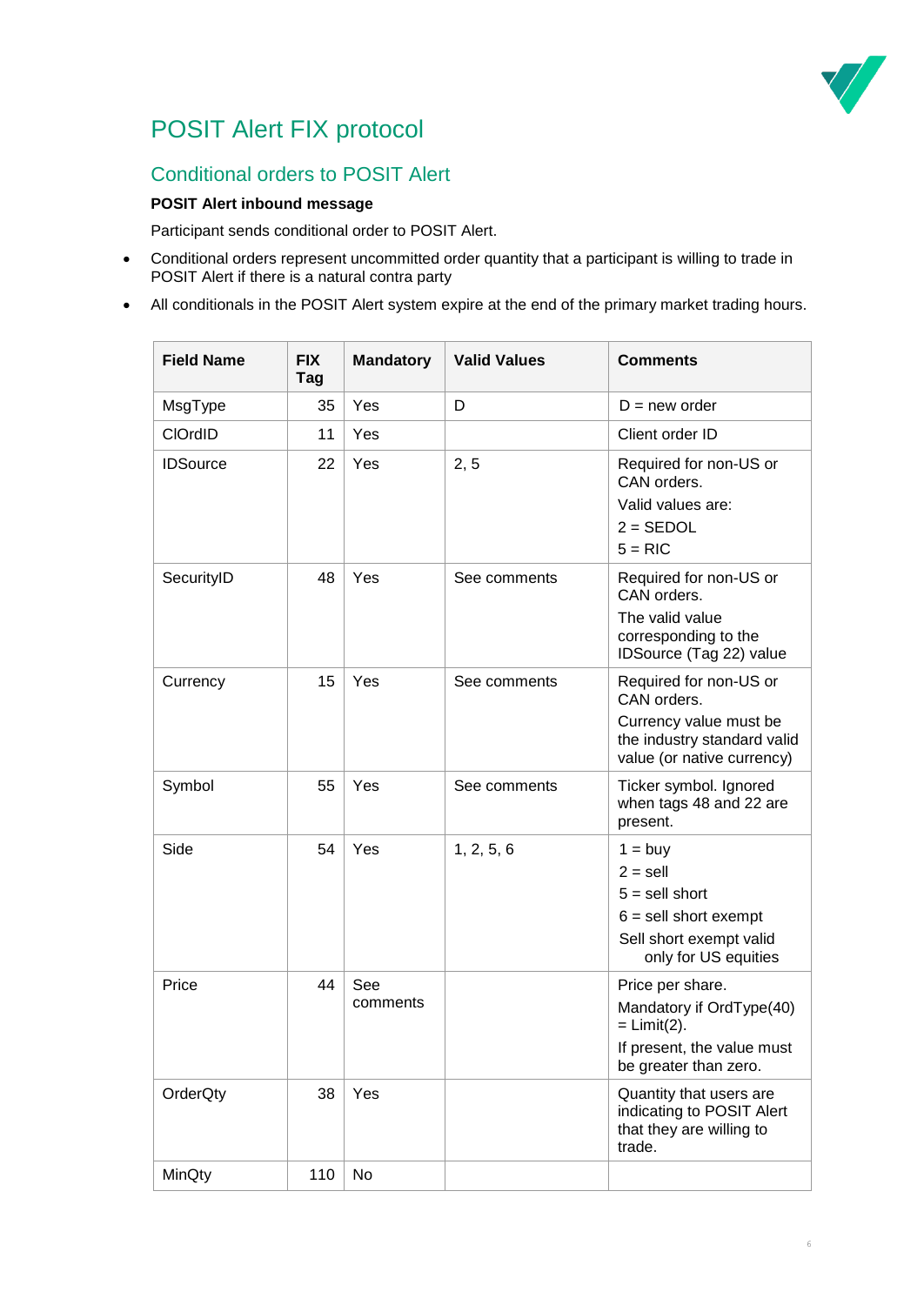

| <b>Field Name</b>              | <b>FIX</b><br>Tag | <b>Mandatory</b> | <b>Valid Values</b>                                                   | <b>Comments</b>                                                                                                                                                                                                                                                                                                                                   |
|--------------------------------|-------------------|------------------|-----------------------------------------------------------------------|---------------------------------------------------------------------------------------------------------------------------------------------------------------------------------------------------------------------------------------------------------------------------------------------------------------------------------------------------|
| OrdType                        | 40                | Yes              | 1, 2, P                                                               | $1 =$ market<br>$2 =$ limit<br>$P = pegged$                                                                                                                                                                                                                                                                                                       |
| ExecInst                       | 18                | See<br>comments  | R, P, M                                                               | Willingness to trade<br>across the best bid and<br>offer.<br>$R =$ primary peg (buy at<br>bid/sell at offer)<br>$P =$ market peg (buy at<br>offer/sell at bid)<br>$M = mid-price$ peg<br>Note: Market peg<br>supported only in US and<br>APAC (excluding NZ and<br>AU)<br>Values other than "M". "P",<br>or "R" are ignored and<br>default to "P" |
| TimeInForce                    | 59                | No               | 0                                                                     | Only day orders.<br>$0 = day$                                                                                                                                                                                                                                                                                                                     |
| HandlInst                      | 21                | Yes              | 1, 2, 3                                                               | Typically, it is 1-<br>automated execution<br>order, private, no broker<br>intervention.                                                                                                                                                                                                                                                          |
| Rule80A                        | 47                | No               | A, P                                                                  | $A =$ agency<br>$P = principal$                                                                                                                                                                                                                                                                                                                   |
| LocateReq'd                    | 114               | See<br>comments  | N, Y                                                                  | Required on US short sell<br>firm orders. Not required in<br>Canada and Europe<br>$N = no$ (broker is not<br>required to locate)<br>$Y = yes$                                                                                                                                                                                                     |
| LocateBroker                   | 5700              | See<br>comments  | MPID of locate<br>broker. Must be no<br>more than four<br>characters. | Required when<br>LocateReq'd (Tag 114) =<br>N.<br>Required only for US<br>equities, not in Canada<br>and Europe.                                                                                                                                                                                                                                  |
| <b>POSIT Alert</b><br>Msg Flag | 8002              | Yes              | $\mathbf 0$                                                           | POSIT Alert Msg Flag<br>signifies whether the order<br>is conditional or firm.<br>$0 =$ conditional order<br>message                                                                                                                                                                                                                              |
| InteractionType                | 8003              | No               | $0 =$ interact with all<br>$1 =$ electronic only                      | If not specified, default is<br>interact with all<br>Valid for US and Europe                                                                                                                                                                                                                                                                      |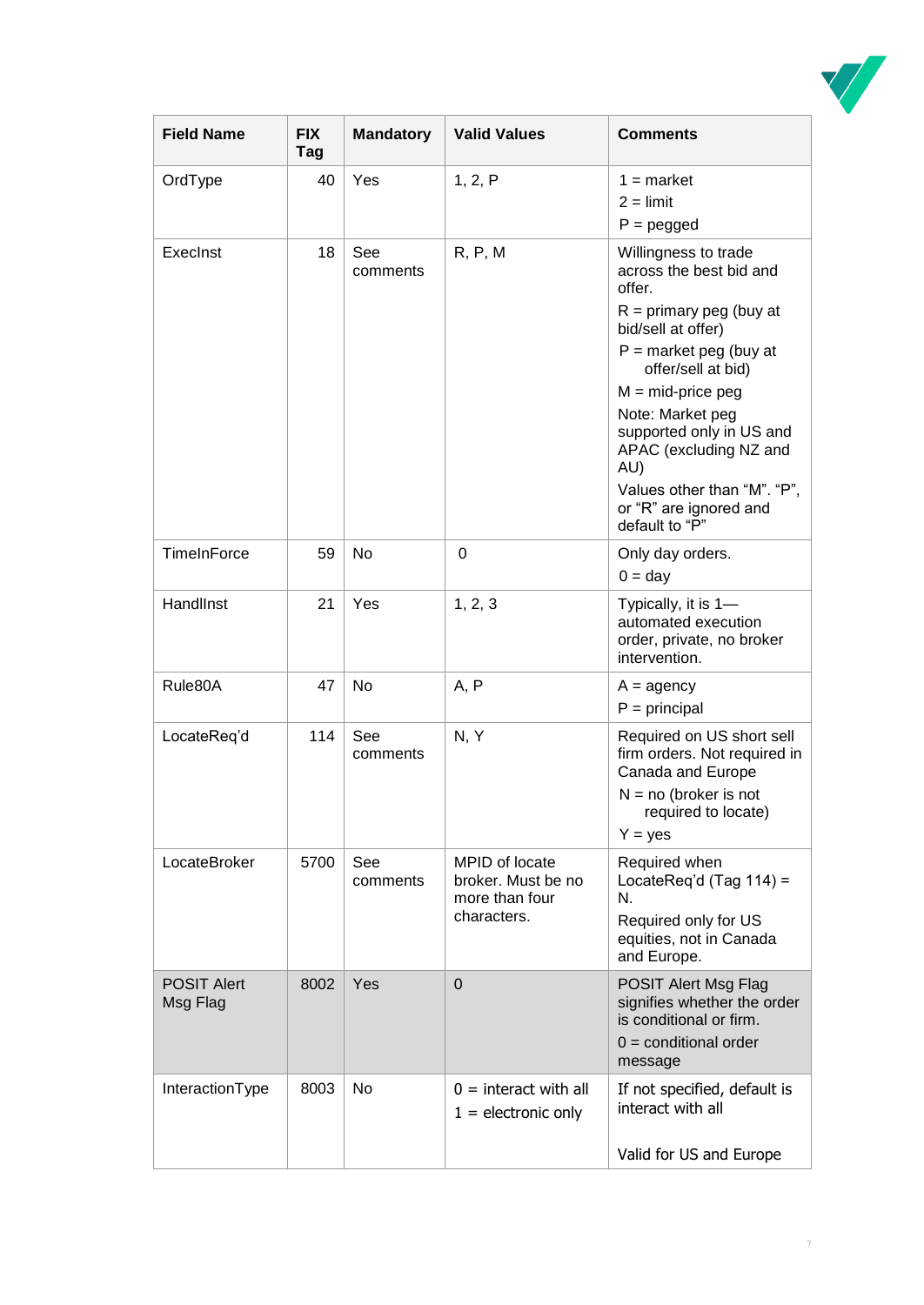

### <span id="page-7-0"></span>Cancel/replace conditional order

#### **POSIT Alert inbound message**

Participant sends a cancel/replace message to POSIT Alert to change parameters on an outstanding conditional order. The following modifications are allowed:

- Increase and decrease OrderQty (38).
- Increase decrease in price (44)
- Change in OrderType (40) such as from MKT to LMT and vice versa.

POSIT Alert responds to the cancel/replace with a standard FIX replaced report.

| <b>Field Name</b> | <b>FIX</b><br>Tag | <b>Mandatory</b> | <b>Valid Values</b> | <b>Comments</b>                                                                                                           |
|-------------------|-------------------|------------------|---------------------|---------------------------------------------------------------------------------------------------------------------------|
| MsgType           | 35                | Yes              | G                   | $G = order cancel/report$<br>request                                                                                      |
| <b>CIOrdID</b>    | 11                | Yes              |                     | Client order ID                                                                                                           |
| OrigClOrdID       | 41                | Yes              |                     | Original client order ID.                                                                                                 |
| <b>IDSource</b>   | 22                | Yes              | 2, 5                | Valid values are:<br>$2 = SEDOL$<br>$5 = RIC$                                                                             |
| SecurityID        | 48                | Yes              | See comments        | The valid value<br>corresponding to the<br>IDSource (Tag 22) value                                                        |
| Currency          | 15                | Yes              | See comments        | Currency value must be the<br>industry standard valid value<br>(or native currency)                                       |
| Symbol            | 55                | Yes              | See comments        | Ticker symbol. Ignored when<br>tags 48 and 22 are present.                                                                |
| Side              | 54                | Yes              | 1, 2, 5, 6          | $1 = buy$<br>$2 =$ sell<br>$5 =$ sell short<br>$6 =$ sell short exempt<br>Sell short exempt valid only<br>for US equities |
| Price             | 44                | See<br>comments  |                     | Price per share.<br>Mandatory if OrdType $(40)$ =<br>$Limit(2)$ .<br>If present, the value must be<br>greater than zero.  |
| OrderQty          | 38                | Yes              |                     | Order quantity that users are<br>indicating to POSIT Alert that<br>they are willing to trade.                             |
| MinQty            | 110               | <b>No</b>        |                     |                                                                                                                           |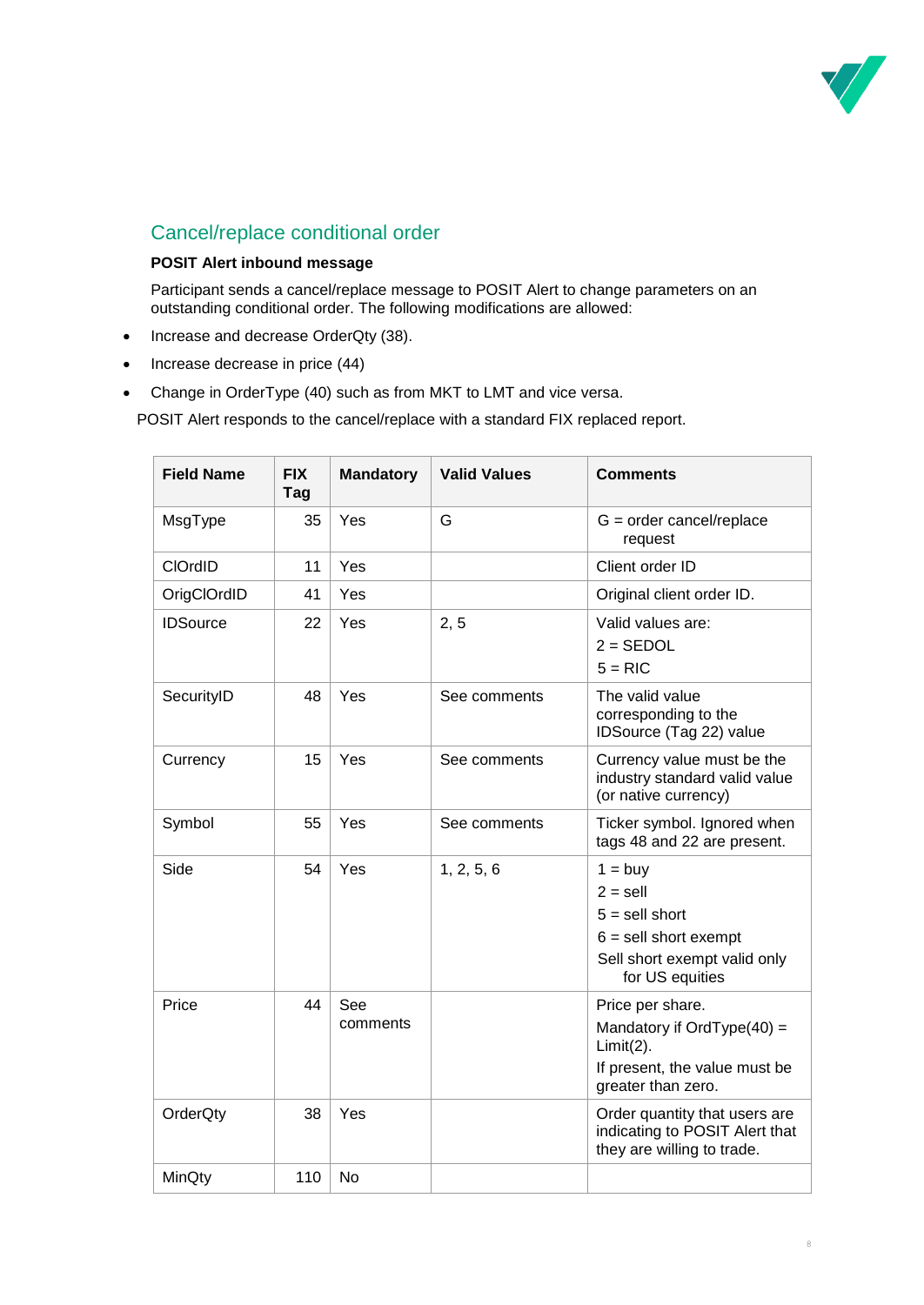

| <b>Field Name</b>              | <b>FIX</b><br>Tag | <b>Mandatory</b> | <b>Valid Values</b>                                                   | <b>Comments</b>                                                                                                                                                                                                                                                                                                                             |
|--------------------------------|-------------------|------------------|-----------------------------------------------------------------------|---------------------------------------------------------------------------------------------------------------------------------------------------------------------------------------------------------------------------------------------------------------------------------------------------------------------------------------------|
| OrdType                        | 40                | Yes              | 1, 2, P                                                               | $1 =$ market<br>$2 =$ limit<br>$P = pegged$                                                                                                                                                                                                                                                                                                 |
| ExecInst                       | 18                | See<br>comments  | R, P, M                                                               | Willingness to trade across<br>the best bid and offer.<br>$R =$ primary peg (buy at<br>bid/sell at offer)<br>$P =$ market peg (buy at<br>offer/sell at bid)<br>$M = mid-price peg$<br>Note: Market peg supported<br>only in US and APAC<br>(excluding NZ and AU)<br>Values other than "M". "P", or<br>"R" are ignored and default to<br>"P" |
| TimeinForce                    | 59                | No               | 0                                                                     | Only day orders.<br>$0 = day$                                                                                                                                                                                                                                                                                                               |
| HandlInst                      | 21                | Yes              | 1, 2, 3                                                               | Typically, it is 1 (automated<br>execution order, private, no<br>broker intervention).                                                                                                                                                                                                                                                      |
| Rule80A                        | 47                | $\mathsf{N}$     | A, P                                                                  | $A =$ agency<br>$P = principal$                                                                                                                                                                                                                                                                                                             |
| LocateReq'd                    | 114               | See<br>comments  | N, Y                                                                  | Required on US short sell<br>firm orders. Not required in<br>Canada and Europe.<br>$N = no$ (broker is not required<br>to locate)<br>$Y = yes$                                                                                                                                                                                              |
| LocateBroker                   | 5700              | See<br>comments  | MPID of locate<br>broker. Must be no<br>more than four<br>characters. | Required when LocateReq'd<br>$(Tag 114) = N.$<br>Required only for US<br>equities, not in Canada and<br>Europe.                                                                                                                                                                                                                             |
| <b>POSIT Alert</b><br>Msg Flag | 8002              | Yes              | $\mathbf 0$                                                           | POSIT Alert Msg Flag<br>signifies whether the order is<br>conditional or firm.<br>$0 =$ conditional order<br>message                                                                                                                                                                                                                        |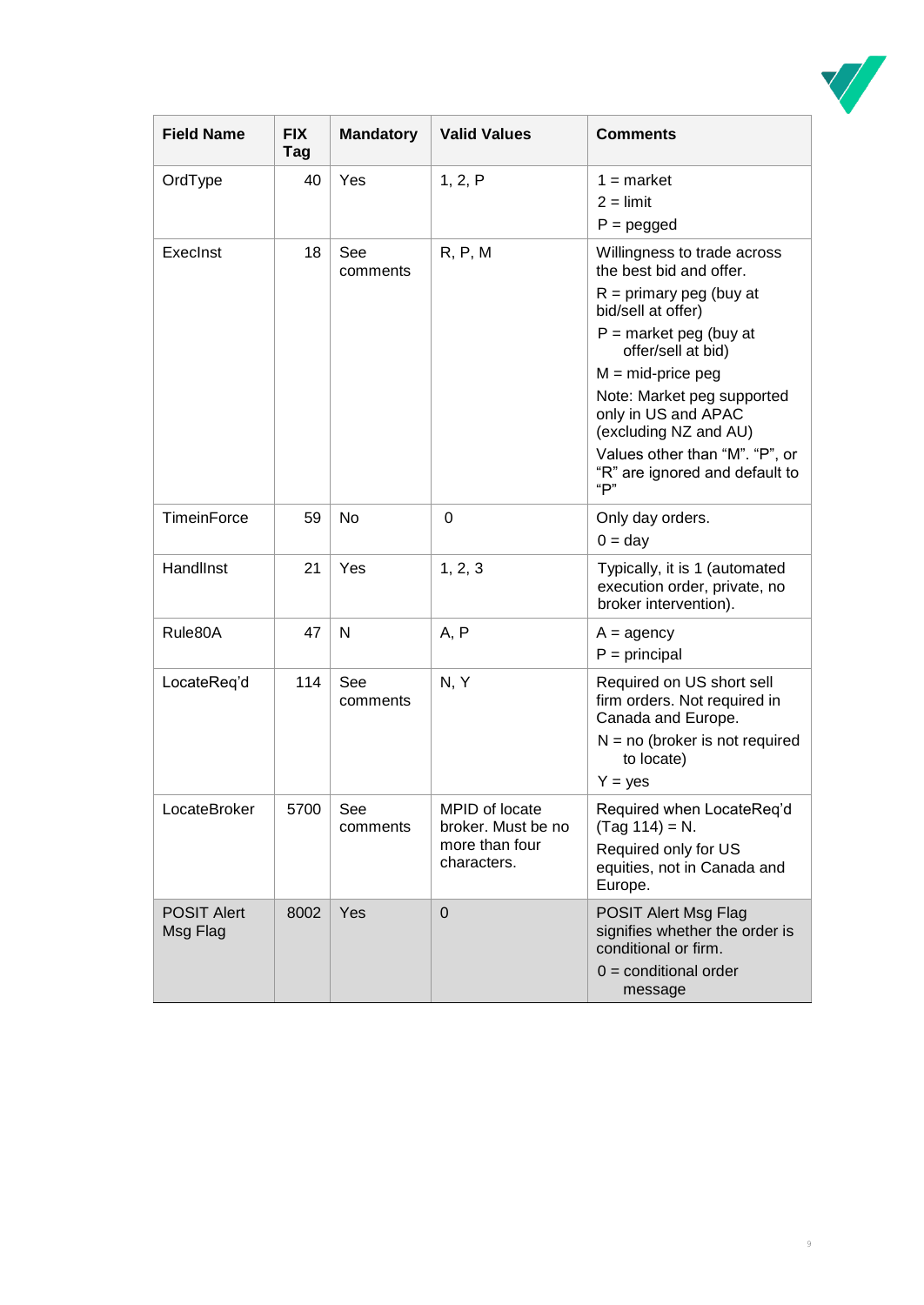

### <span id="page-9-0"></span>Cancel request for conditional in POSIT Alert

#### **POSIT Alert inbound message**

Participant sends cancel request message to POSIT Alert to cancel an outstanding conditional order.

- Conditional orders should be canceled when there is no longer interest in trading the order.
- If participant is updating parameters of the order, do not update in form of cancel request and new order messages. Instead, send the cancel replace request (35=G).
- POSIT Alert responds to the cancel request with a standard FIX canceled report. It will not have POSIT Alert Status Flag (8005) = firm order request (5)

<span id="page-9-1"></span>

| <b>Field Name</b>              | <b>FIX</b><br>Tag | <b>Mandatory</b> | <b>Valid</b><br><b>Values</b> | <b>Comments</b>                                                                                                           |
|--------------------------------|-------------------|------------------|-------------------------------|---------------------------------------------------------------------------------------------------------------------------|
| MsgType                        | 35                | Yes              | F                             | $F =$ cancel request                                                                                                      |
| <b>CIOrdID</b>                 | 11                | Yes              |                               | Client order ID                                                                                                           |
| OrigClOrdID                    | 41                | Yes              |                               | Original client order ID                                                                                                  |
| <b>IDSource</b>                | 22                | See<br>comments  | 2, 5                          | Valid values are:<br>$2 = SEDOL$<br>$5 = RIC$                                                                             |
| SecurityID                     | 48                | See<br>comments  | See<br>comments               | The valid value corresponding to the<br>IDSource (Tag 22) value                                                           |
| Symbol                         | 55                | Yes              | See<br>comments               | Ticker symbol. Ignored when tags<br>48 and 22 are present.                                                                |
| Side                           | 54                | Yes              | 1, 2, 5, 6                    | $1 = buy$<br>$2 =$ sell<br>$5 =$ sell short<br>$6 =$ sell short exempt<br>Sell short exempt valid only for US<br>equities |
| OrderQty                       | 38                | Yes              |                               | Order quantity that users are<br>indicating to POSIT Alert that they<br>are willing to trade                              |
| <b>POSIT Alert</b><br>Msg Flag | 8002              | Yes              | $\Omega$                      | POSIT Alert Msg Flag signifies<br>whether the order is conditional or<br>firm.<br>$0 =$ conditional order message         |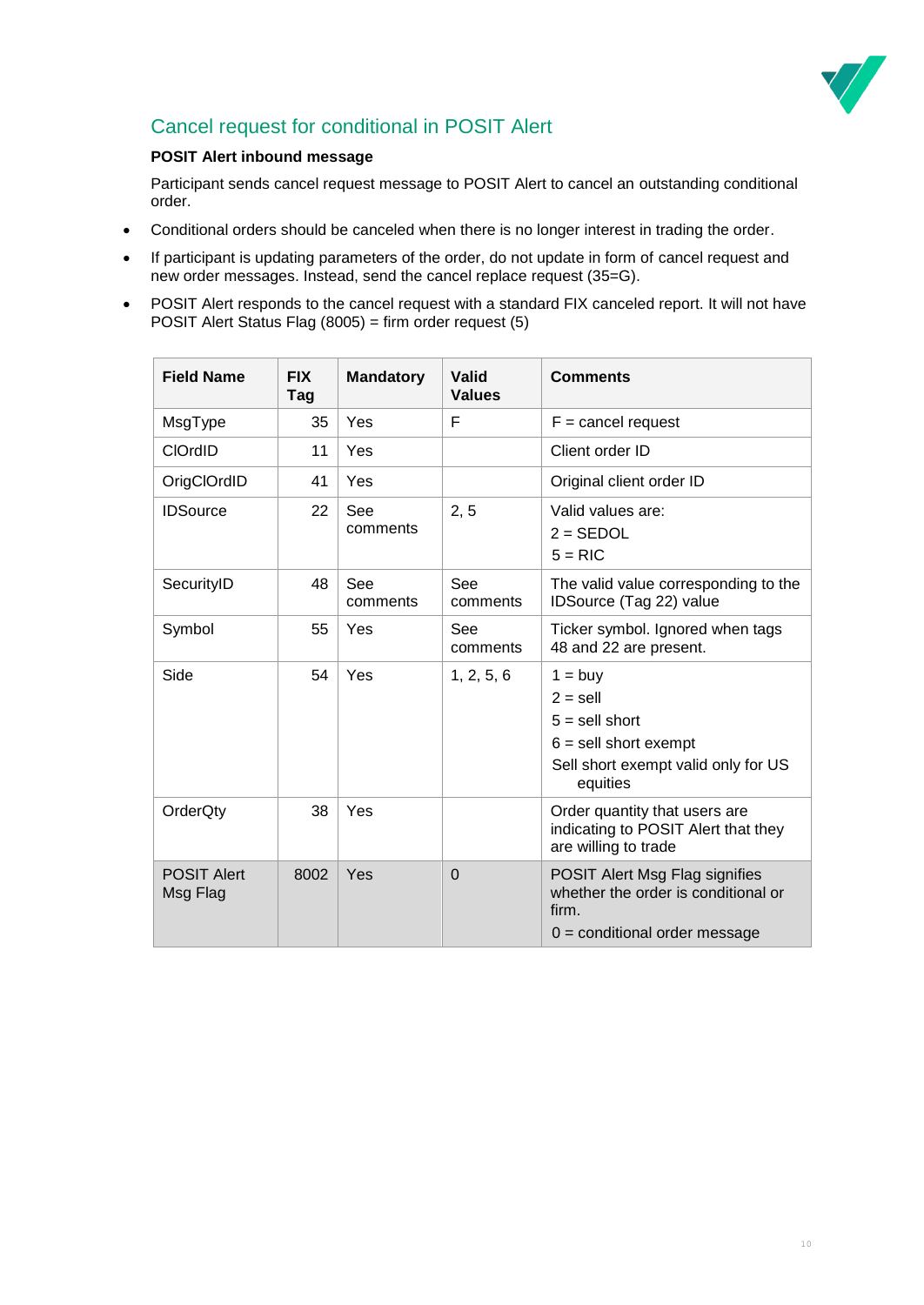

### Firm-up request

### **POSIT Alert outbound message**

When POSIT Alert finds a marketable contra for a conditional order, the participants are informed of the opportunity to trade.

POSIT Alert invites the participant to send a firm order.

• The request is an unsolicited cancel message on the execution report, with POSIT Alert Msg flag 8002=0 and POSIT Alert Status flag 8005=5

| <b>Field Name</b> | <b>FIX</b><br>Tag | <b>Mandatory</b> | <b>Valid</b><br><b>Values</b> | <b>Comments</b>                                                                                                           |
|-------------------|-------------------|------------------|-------------------------------|---------------------------------------------------------------------------------------------------------------------------|
| MsgType           | 35                | Yes              | 8                             | $8 =$ execution report                                                                                                    |
| <b>CIOrdID</b>    | 11                | Yes              |                               | Same as ClOrdID on the<br>conditional order                                                                               |
| <b>IDSource</b>   | 22                | Yes              | 2, 5                          | Valid values are:<br>$2 = SEDOL$<br>$5 = RIC$                                                                             |
| SecurityID        | 48                | Yes              | See<br>comments               | The valid value corresponding to<br>the IDSource (Tag 22) value                                                           |
| Currency          | 15                | Yes              | See<br>comments               | Currency value must be the<br>industry standard valid value (or<br>native currency)                                       |
| Symbol            | 55                | Yes              | See<br>comments               | Ticker symbol. Ignored when tags<br>48 and 22 are present.                                                                |
| <b>OrdStatus</b>  | 39                | Yes              | $\overline{4}$                | $4 =$ canceled                                                                                                            |
| ExecType          | 150               | Yes              | $\overline{4}$                | $4 =$ canceled                                                                                                            |
| CumQty            | 14                | Yes              | 0                             | 0                                                                                                                         |
| LastPx            | 31                | Yes              | $\pmb{0}$                     | $\Omega$                                                                                                                  |
| LastShares        | 32                | Yes              | 0                             | $\Omega$                                                                                                                  |
| Side              | 54                | Yes              | 1, 2, 5, 6                    | $1 = buy$<br>$2 =$ sell<br>$5 =$ sell short<br>$6 =$ sell short exempt<br>Sell short exempt valid only for<br>US equities |
| ExecTransType     | 20                | Yes              | 0                             | $0 = New$                                                                                                                 |
| Price             | 44                | See<br>comments  |                               | Same as price on the conditional<br>order                                                                                 |
| OrderQty          | 38                |                  | See<br>comments               | Same as OrderQty on the<br>conditional order                                                                              |
| OrdType           | 40                | Yes              | 1, 2, P                       | $1 =$ market<br>$2 =$ limit<br>$P = pegged$                                                                               |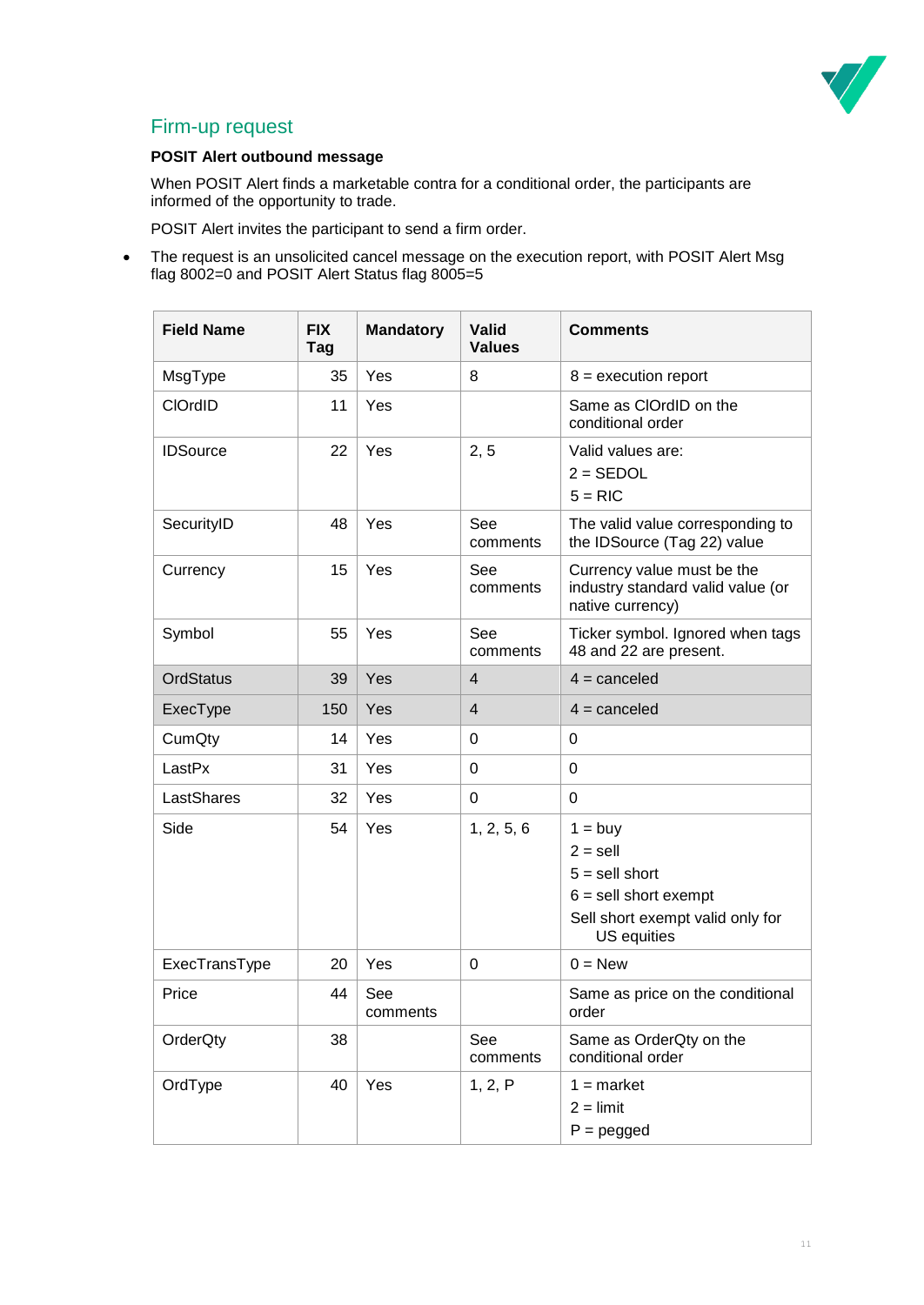

| <b>Field Name</b>                 | <b>FIX</b><br>Tag | <b>Mandatory</b> | Valid<br><b>Values</b> | <b>Comments</b>                                                                  |
|-----------------------------------|-------------------|------------------|------------------------|----------------------------------------------------------------------------------|
| Execlnst                          | 18                | See<br>comments  | R, P, M                | Willingness to trade across the<br>best bid and offer.                           |
|                                   |                   |                  |                        | $R =$ primary peg (buy at bid/sell at<br>offer)                                  |
|                                   |                   |                  |                        | $P =$ market peg (buy at offer/sell<br>at bid)                                   |
|                                   |                   |                  |                        | $M = mid-price$ peg                                                              |
|                                   |                   |                  |                        | Note: Market peg supported only<br>in US and APAC (excluding NZ<br>and AU)       |
|                                   |                   |                  |                        | Values other than "M". "P", or "R"<br>are ignored and default to "P"             |
| <b>POSIT Alert Msg</b><br>Flag    | 8002              | See<br>comments  | $\Omega$               | POSIT Alert Msg Flag signifies<br>whether the order is conditional<br>or firm.   |
|                                   |                   |                  |                        | $0 =$ conditional order message                                                  |
| <b>POSIT Alert</b><br>Status Flag | 8005              | See<br>comments  | 5                      | Describes the current status of<br>the order<br>$5 =$ firm order request message |

### <span id="page-11-0"></span>Submit firm order to POSIT Alert

### **POSIT Alert inbound message**

Participant sends firm order to POSIT Alert.

- Firm order sent in response to a firm-up request from POSIT Alert
- POSIT Alert will respond to the firm-up order with a standard FIX acknowledgment report
	- Note that the POSIT Alert Msg flag should be set to say this is a firm order (tag 8002 = 1). Also the firm order should set IOIid tag 23 to the ClOrdID (11) of the invited conditional order.

| <b>Field Name</b> | <b>FIX</b><br>Tag | <b>Mandatory</b> | <b>Valid Values</b> | <b>Comments</b>                                                                                                             |
|-------------------|-------------------|------------------|---------------------|-----------------------------------------------------------------------------------------------------------------------------|
| MsgType           | 35                | Yes              | D                   | $D = New Order$                                                                                                             |
| <b>CIOrdID</b>    | 11                | <b>Yes</b>       |                     | Client Order ID                                                                                                             |
| <b>IOlid</b>      | 23                | Yes              |                     | Same as the Client Order ID<br>(11) of the invited conditional<br>order. This is used as a<br>reference for the firm order. |
| <b>IDSource</b>   | 22                | <b>Yes</b>       | 2, 5                | Valid values are:<br>$2 = SEDOL$<br>$5 = RIC$                                                                               |
| SecurityID        | 48                | <b>Yes</b>       | See Comments        | The valid value corresponding<br>to the IDSource (Tag 22) value                                                             |
| Currency          | 15                | Yes              | See Comments        | Currency value must be the<br>industry standard valid value (or<br>native currency)                                         |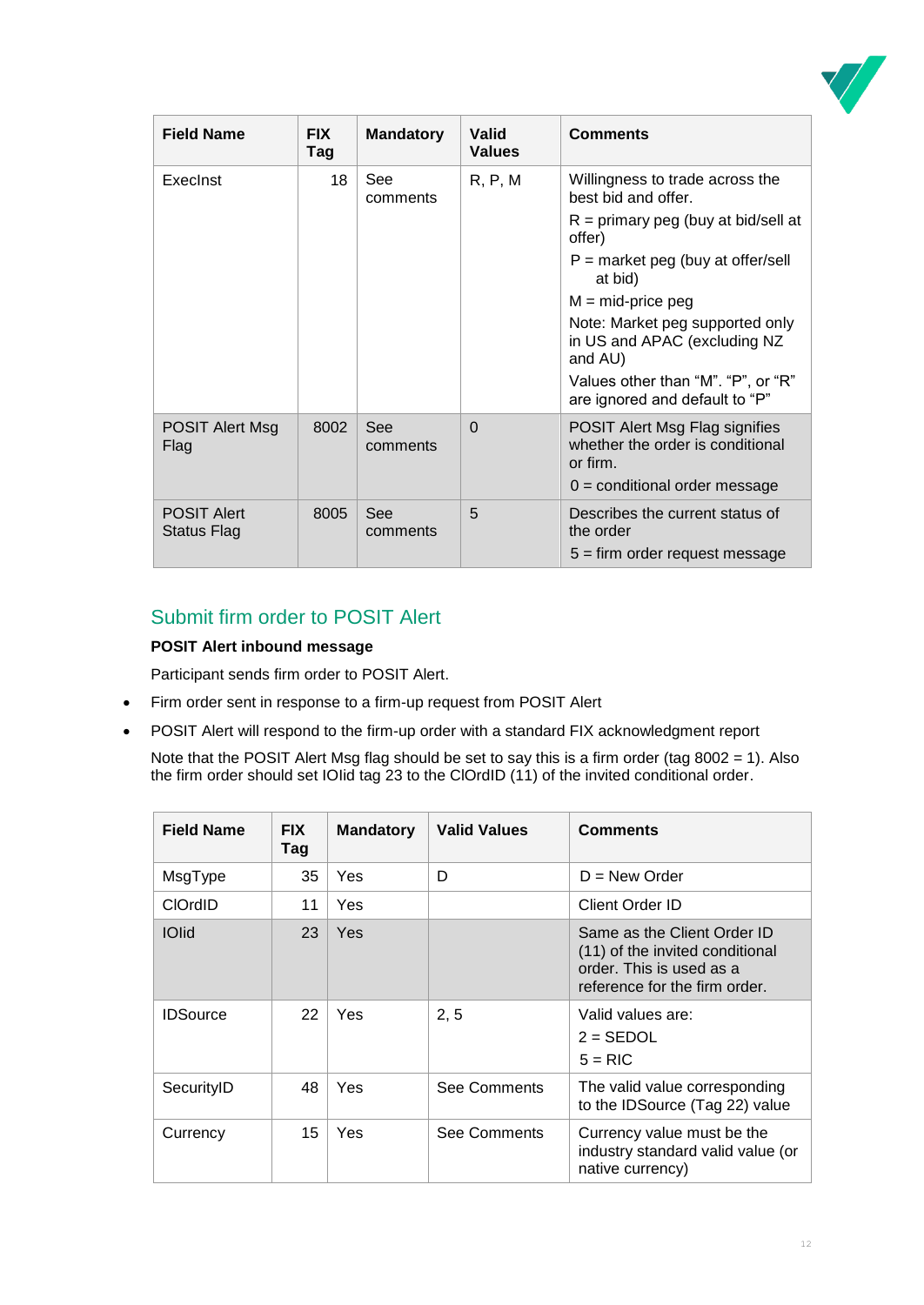

| <b>Field Name</b>  | <b>FIX</b><br>Tag | <b>Mandatory</b> | <b>Valid Values</b> | <b>Comments</b>                                                                                                                                                                                                                                                                                                                             |
|--------------------|-------------------|------------------|---------------------|---------------------------------------------------------------------------------------------------------------------------------------------------------------------------------------------------------------------------------------------------------------------------------------------------------------------------------------------|
| Symbol             | 55                | Yes              | <b>See Comments</b> | Ticker Symbol. Ignored when<br>tags 48 and 22 are present.                                                                                                                                                                                                                                                                                  |
| OrderQty           | 38                | Yes              |                     | Order quantity that is intended<br>to be traded. Value should be as<br>close as possible to the order<br>quantity on the corresponding<br>conditional order.                                                                                                                                                                                |
| OrdType            | 40                | Yes              | 1, 2, P             | $1 = Market$<br>$2 = Limit$<br>$P = P$ egged                                                                                                                                                                                                                                                                                                |
| Price              | 44                | See<br>Comments  |                     | Price per share.<br>Mandatory if OrdType $(40)$ =<br>$Limit(2)$ .<br>If present, the value must be<br>greater than zero.                                                                                                                                                                                                                    |
| Side               | 54                |                  | 1, 2, 5, 6          | $1 = \text{Buy}$<br>$2 =$ Sell<br>$5 =$ Sell Short<br>$6 =$ Sell Short Exempt<br>Sell Short Exempt valid only for<br>US equities                                                                                                                                                                                                            |
| ExecInst           | 18                | See<br>Comments  | R, P, M             | Willingness to trade across the<br>best bid and offer.<br>$R =$ primary peg (buy at bid/sell<br>at offer)<br>$P =$ market peg (buy at offer/sell<br>at bid)<br>$M = mid-price$ peg<br>Note: Market peg supported<br>only in US and APAC (excluding<br>NZ and AU)<br>Values other than "M". "P", or<br>"R" are ignored and default to<br>"P" |
| <b>TimeInForce</b> | 59                | No               | 0                   | Only Day orders.<br>$0 = Day$                                                                                                                                                                                                                                                                                                               |
| MinQty             | 110               | No               |                     | Minimum quantity to be<br>executed on an order.<br>Must be less than or equal to<br>value in OrderQty(38).                                                                                                                                                                                                                                  |
| LocateReq'd        | 114               | See<br>Comments  | N, Y                | Required on U.S. short sell firm<br>orders. Not required in Canada<br>and Europe.<br>$N = No$ (broker is not required to<br>locate)<br>$Y = Yes$                                                                                                                                                                                            |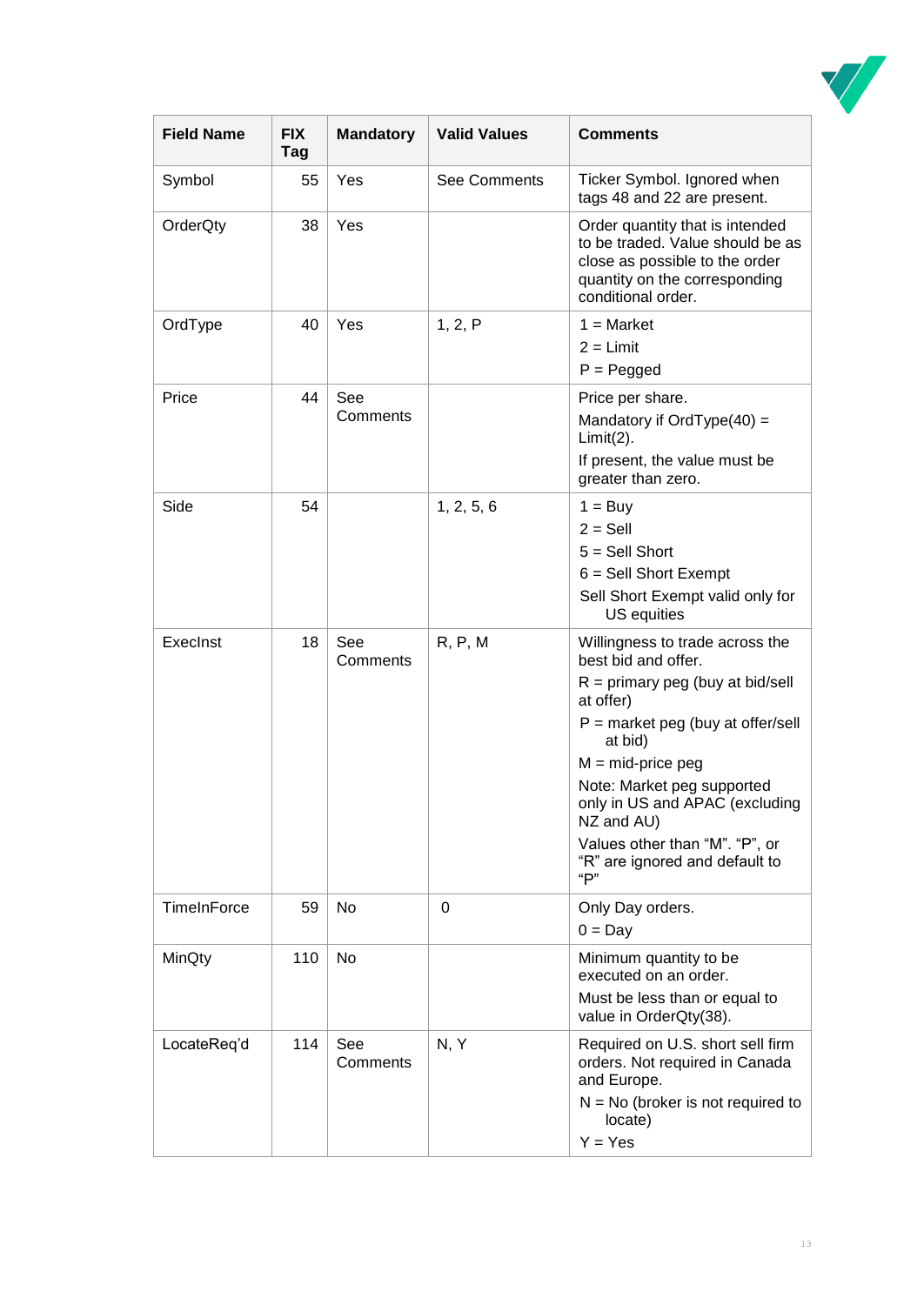

| <b>Field Name</b>              | <b>FIX</b><br>Tag | <b>Mandatory</b> | <b>Valid Values</b>                                                | <b>Comments</b>                                                                                                |
|--------------------------------|-------------------|------------------|--------------------------------------------------------------------|----------------------------------------------------------------------------------------------------------------|
| LocateBroker                   | 5700              | See<br>Comments  | MPID of locate<br>broker. Must be<br>no more than 4<br>characters. | Required when LocateReq'd<br>$(Tag 114) = N.$<br>Required only for U.S. equities.<br>Not in Canada and Europe. |
| <b>POSIT Alert</b><br>Msg Flag | 8002              | Yes              |                                                                    | POSIT Alert Msg Flag signifies<br>whether the order is conditional<br>or firm.<br>$1 =$ Firm order message     |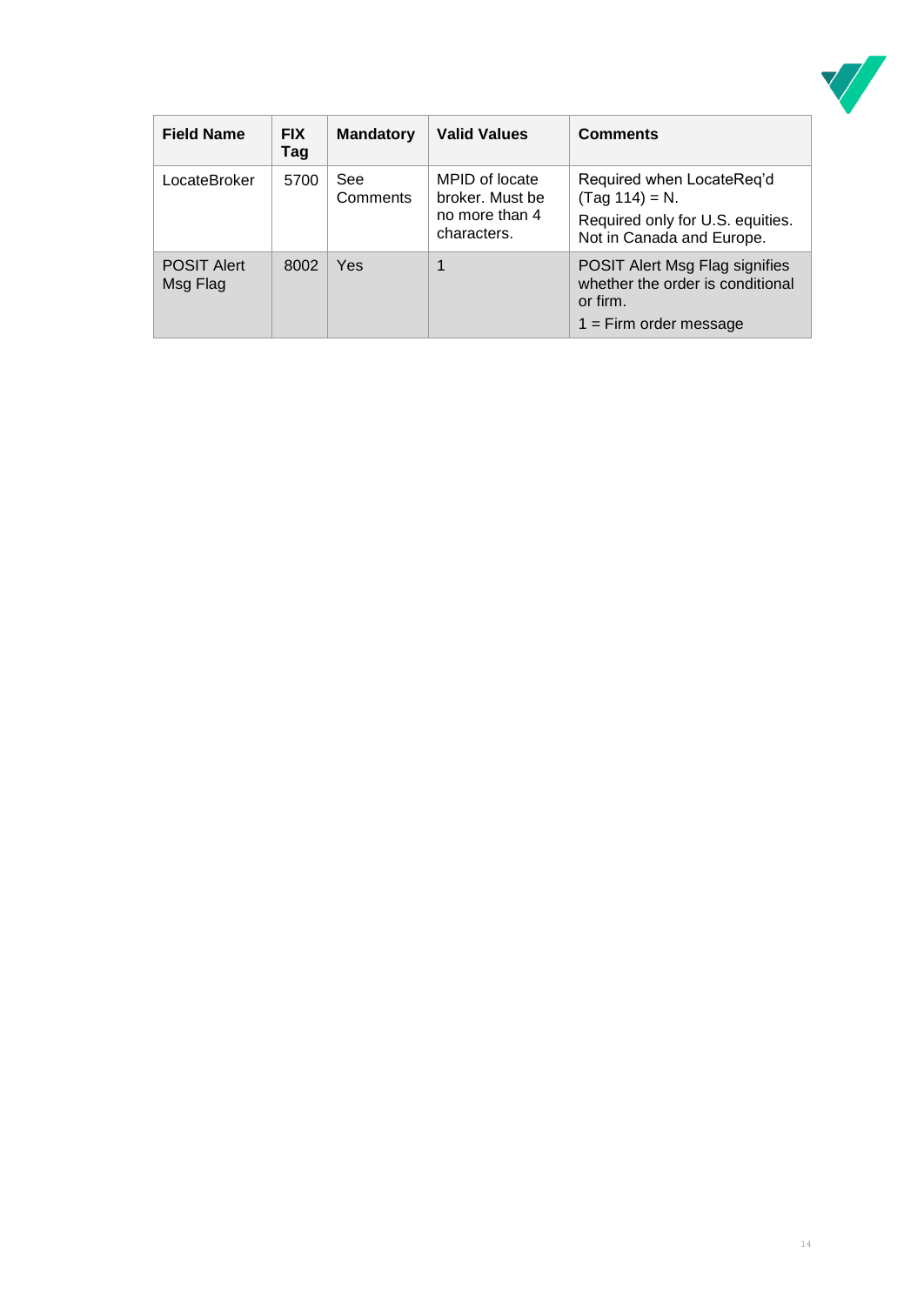

## <span id="page-14-0"></span>Appendix A: Summary of individual tags

| <b>FIX Tag</b> | <b>Field Name</b> | <b>Mandatory</b> | <b>Valid Values</b>    | <b>Comments</b>                                                                                                                                                                                                                                                                                                                             |
|----------------|-------------------|------------------|------------------------|---------------------------------------------------------------------------------------------------------------------------------------------------------------------------------------------------------------------------------------------------------------------------------------------------------------------------------------------|
| 11             | <b>CIOrdID</b>    |                  |                        |                                                                                                                                                                                                                                                                                                                                             |
| 15             | Currency          | Yes              | See comments           | Currency value must be the<br>industry standard valid value<br>(or native currency)                                                                                                                                                                                                                                                         |
| 18             | Execlnst          | See<br>comments  | R, P, M                | Willingness to trade across the<br>best bid and offer.<br>$R =$ primary peg (buy at bid/sell<br>at offer)<br>$P =$ market peg (buy at<br>offer/sell at bid)<br>$M = mid-price$ peg<br>Note: Market peg supported<br>only in US and APAC<br>(excluding NZ and AU)<br>Values other than "M". "P", or<br>"R" are ignored and default to<br>"P" |
| 22             | <b>IDSource</b>   | Yes              | 2, 5                   | Valid values are:<br>$2 = SEDOL$<br>$5 = RIC$                                                                                                                                                                                                                                                                                               |
| 23             | <b>IOlid</b>      | Yes              |                        | Required on firm order.<br>Should be same as the client<br>order ID (11) of the invited<br>conditional order. This is used<br>as a reference for the firm<br>order.                                                                                                                                                                         |
| 35             | MsgType           | Yes              | D, F, G, 8, 9          | $D = new order$<br>$F =$ cancel request<br>$G = \text{cancel/replace request}$<br>$8 =$ execution report<br>$9 =$ order cancel reject                                                                                                                                                                                                       |
| 38             | OrderQty          | Yes              | See comments           | Order quantity. The value must<br>be greater than zero.                                                                                                                                                                                                                                                                                     |
| 39             | OrdStatus         | Yes              | 0, 1, 2, 3, 4, 5,<br>8 | $0 = new$<br>$1 =$ partial<br>$2 = \text{filled}$<br>$3 =$ done for day<br>$4 =$ canceled<br>$5 =$ replaced<br>$8 =$ rejected                                                                                                                                                                                                               |
| 40             | OrdType           | See<br>comments  | 1, 2, P                | $1 =$ market<br>$2 =$ limit<br>$P = pegged$                                                                                                                                                                                                                                                                                                 |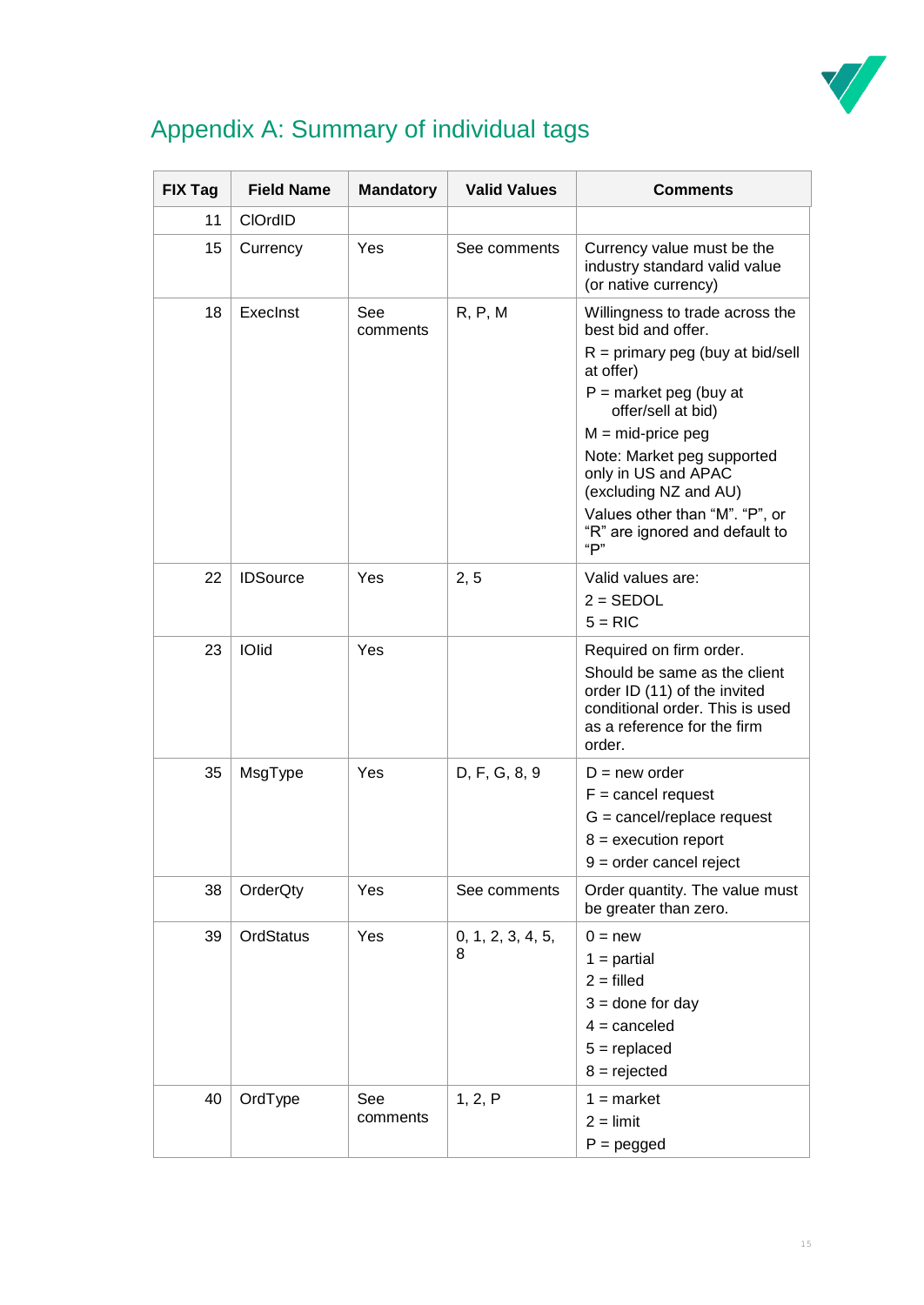

| <b>FIX Tag</b> | <b>Field Name</b>  | <b>Mandatory</b> | <b>Valid Values</b>    | <b>Comments</b>                                                                                                                                                                                        |
|----------------|--------------------|------------------|------------------------|--------------------------------------------------------------------------------------------------------------------------------------------------------------------------------------------------------|
| 41             | OrigClOrdID        | See<br>comments  |                        | Original client order ID of the<br>previous order (not the initial<br>order of the day), used to<br>identify the previous order in<br>cancel and cancel/replace<br>requests.                           |
| 44             | Price              | See<br>comments  |                        | Price per share.<br>Mandatory if OrdType $(40)$ =<br>$Limit(2)$ .<br>If present, the value must be<br>greater than zero.                                                                               |
| Rule80A        | 47                 | N                | A, P                   | $A = agency$<br>$P = principal$                                                                                                                                                                        |
| 48             | SecurityID         | Yes              | See comments           | The valid value corresponding<br>to the IDSource (Tag 22) value                                                                                                                                        |
| 54             | Side               | Yes              | 1, 2, 5, 6             | $1 = buy$<br>$2 =$ sell<br>$5 =$ sell short<br>$6 =$ sell short exempt<br>Sell short exempt valid only for<br>US equities                                                                              |
| 55             | Symbol             | Yes              | See comments           | Ticker symbol.                                                                                                                                                                                         |
| 59             | <b>TimeinForce</b> | No               | 0                      | Only day orders.<br>$0 = day$                                                                                                                                                                          |
| 110            | MinQty             | <b>No</b>        |                        | For conditional orders, it is<br>minimum contra size to send a<br>firm-up request.<br>For firm order, it is minimum<br>size to be executed.<br>Must be less than or equal to<br>value in OrderQty(38). |
| 114            | LocateReq'd        | See<br>comments  | N, Y                   | Required on US short sell firm<br>orders. Not required in Canada<br>and Europe.<br>$N = no$ (broker is not required<br>to locate)<br>$Y = yes$                                                         |
| 150            | ExecType           | Yes              | 0, 1, 2, 3, 4, 5,<br>8 | $0 = new$<br>$1 =$ partial<br>$2 = \text{filled}$<br>$3 =$ done for day<br>$4 =$ canceled<br>$5 =$ replaced<br>$8 =$ rejected                                                                          |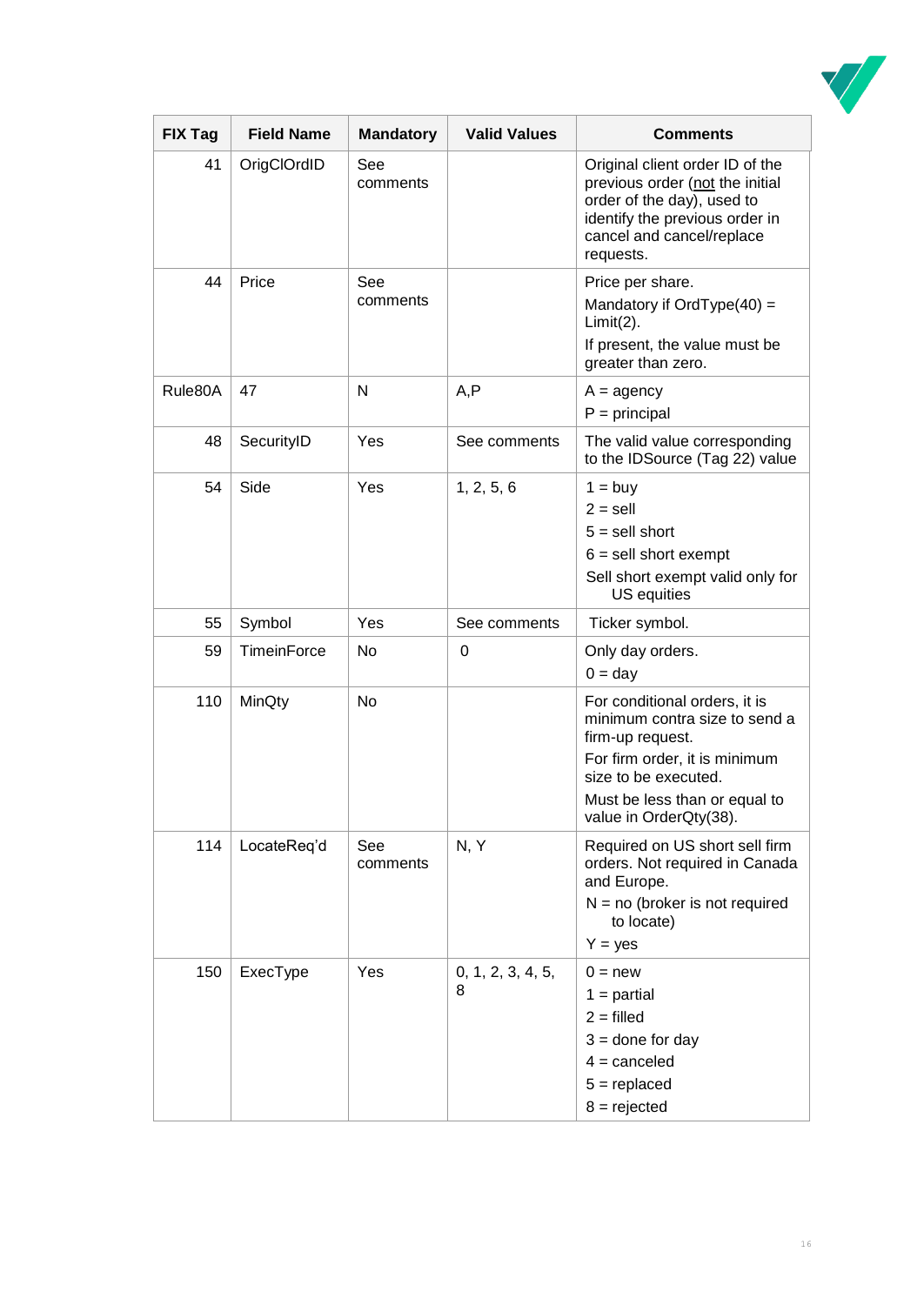

| <b>FIX Tag</b> | <b>Field Name</b>                 | <b>Mandatory</b> | <b>Valid Values</b>                                                   | <b>Comments</b>                                                                                                                                            |
|----------------|-----------------------------------|------------------|-----------------------------------------------------------------------|------------------------------------------------------------------------------------------------------------------------------------------------------------|
| 5700           | LocateBroker                      | See<br>comments  | MPID of locate<br>broker. Must be<br>no more than<br>four characters. | Required when LocateReq'd<br>$(Tag 114) = N.$<br>Required only for US equities,<br>not in Canada and Europe.                                               |
| 8002           | <b>POSIT Alert</b><br>Msg Flag    | Yes              | 0, 1                                                                  | POSIT Alert Msg Flag signifies<br>whether the order is<br>conditional or firm.<br>$0 =$ conditional order<br>$1 = firm order$                              |
| 8005           | <b>POSIT Alert</b><br>Status Flag | See<br>comments  | 5                                                                     | Describes the current status of<br>the order, to signify whether<br>the cancel is actually a firm<br>order request.<br>$5 =$ firm order request<br>message |